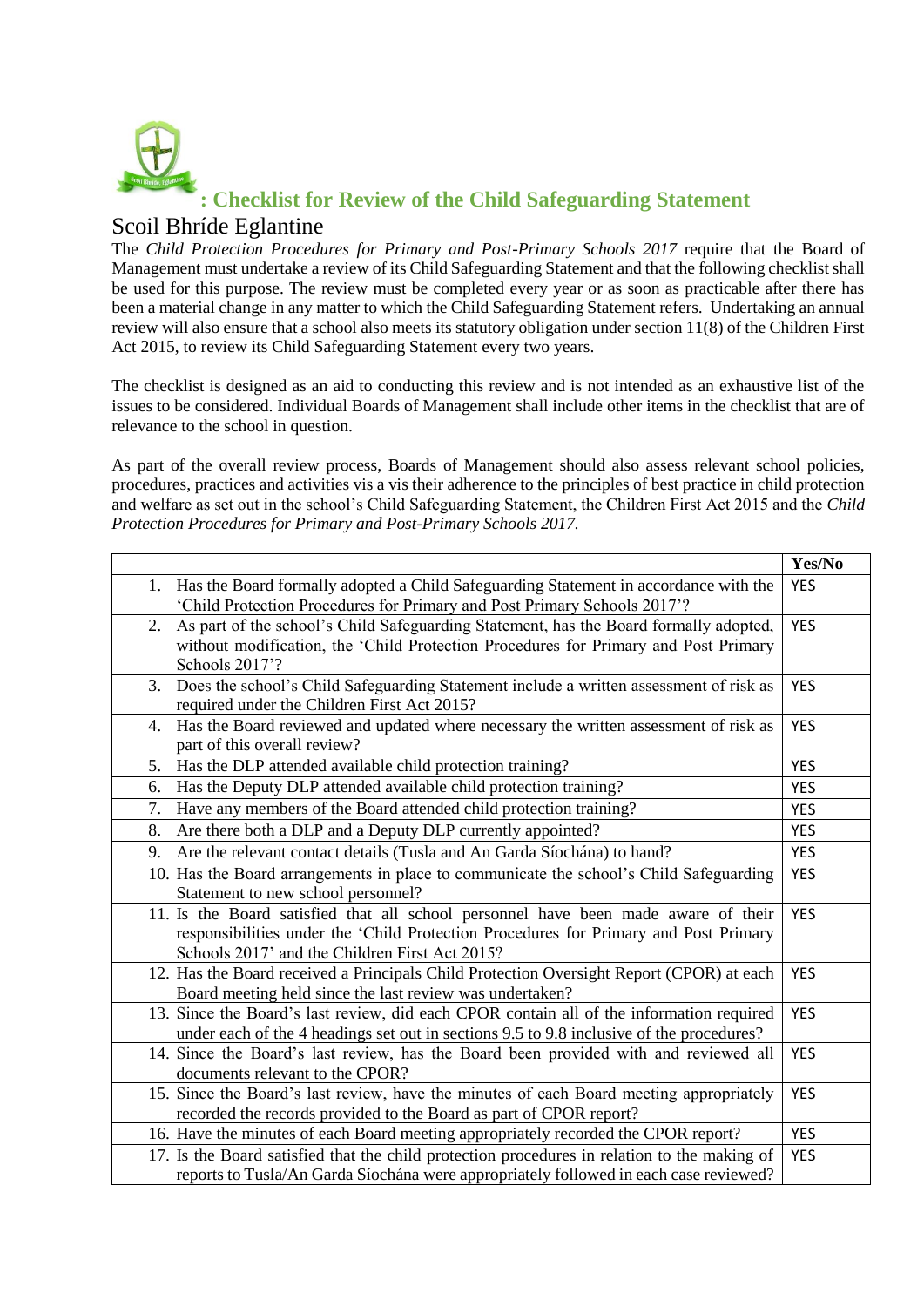| 18. Is the Board satisfied that, since the last review, all appropriate actions are being or have<br>been taken in respect of any member of school personnel against whom an allegation of                                                                                     | <b>YES</b> |
|--------------------------------------------------------------------------------------------------------------------------------------------------------------------------------------------------------------------------------------------------------------------------------|------------|
| abuse or neglect has been made?*<br>19. Where applicable, were unique identifiers used to record child protection matters in the<br>Board minutes?                                                                                                                             | <b>YES</b> |
| 20. Is the Board satisfied that all records relating to child protection are appropriately filed<br>and stored securely?                                                                                                                                                       | <b>YES</b> |
| 21. Has the Board been notified by any parent in relation to that parent not receiving the<br>standard notification required under section 5.6 of the 'Child Protection Procedures for<br>Primary and Post Primary Schools 2017'?                                              | <b>NO</b>  |
| 22. In relation to any cases identified at question 21 above, has the Board ensured that any<br>notifications required under section 5.6 of the 'Child Protection Procedures for Primary<br>and Post Primary Schools 2017' were subsequently issued by the DLP?                | <b>YES</b> |
| 23. Has the Board ensured that the Parents' Association (if any), has been provided with the<br>school's Child Safeguarding Statement?                                                                                                                                         | <b>YES</b> |
| 24. Has the Board ensured that the patron has been provided with the school's Child<br><b>Safeguarding Statement?</b>                                                                                                                                                          | <b>YES</b> |
| 25. Has the Board ensured that the school's Child Safeguarding Statement is available to<br>parents on request?                                                                                                                                                                | <b>YES</b> |
| 26. Has the Board ensured that the Stay Safe programme is implemented in full in the<br>school? (applies to primary schools)                                                                                                                                                   | <b>YES</b> |
| 27. Has the Board ensured that the Wellbeing Programme for Junior Cycle students is<br>implemented in full in the school? (applies to post-primary schools)                                                                                                                    | N/A        |
| 28. Has the Board ensured that the SPHE curriculum is implemented in full in the school?                                                                                                                                                                                       | <b>YES</b> |
| 29. Is the Board satisfied that the statutory requirements for Garda Vetting have been met in<br>respect of all school personnel (employees and volunteers)? *                                                                                                                 | <b>YES</b> |
| 30. Is the Board satisfied that the Department's requirements in relation to the provision of<br>a child protection related statutory declaration and associated form of undertaking have<br>been met in respect of persons appointed to teaching and non-teaching positions?* | <b>YES</b> |
| 31. Is the Board satisfied that, from a child protection perspective, thorough recruitment and<br>selection procedures are applied by the school in relation to all school personnel<br>(employees and volunteers)?*                                                           | <b>YES</b> |
| 32. Has the Board considered and addressed any complaints or suggestions for<br>improvements regarding the school's Child Safeguarding Statement?                                                                                                                              | <b>YES</b> |
| 33. Has the Board sought the feedback of parents in relation to the school's compliance with<br>the requirements of the child safeguarding requirements of the 'Child Protection<br>Procedures for Primary and Post Primary Schools 2017'?                                     | <b>YES</b> |
| 34. Has the Board sought the feedback of pupils in relation to the school's child safeguarding<br>arrangements?                                                                                                                                                                | <b>YES</b> |
| 35. Is the Board satisfied that the 'Child Protection Procedures for Primary and Post Primary<br>Schools 2017' are being fully and adequately implemented by the school?                                                                                                       | <b>YES</b> |
| 36. Has the Board identified any aspects of the school's Child Safeguarding Statement<br>and/or its implementation that require further improvement?                                                                                                                           | <b>YES</b> |
| 37. Has the Board put in place an action plan containing appropriate timelines to address<br>those aspects of the school's Child Safeguarding Statement and/or its implementation<br>that have been identified as requiring further improvement?                               | <b>YES</b> |
| 38. Has the Board ensured that any areas for improvement that were identified in any<br>previous review of the school's Child Safeguarding Statement have been adequately<br>addressed?                                                                                        | <b>YES</b> |

\*In schools where the ETB is the employer the responsibility for meeting the employer's requirements rests with the ETB concerned. In such cases, this question should be completed following consultation with the ETB.